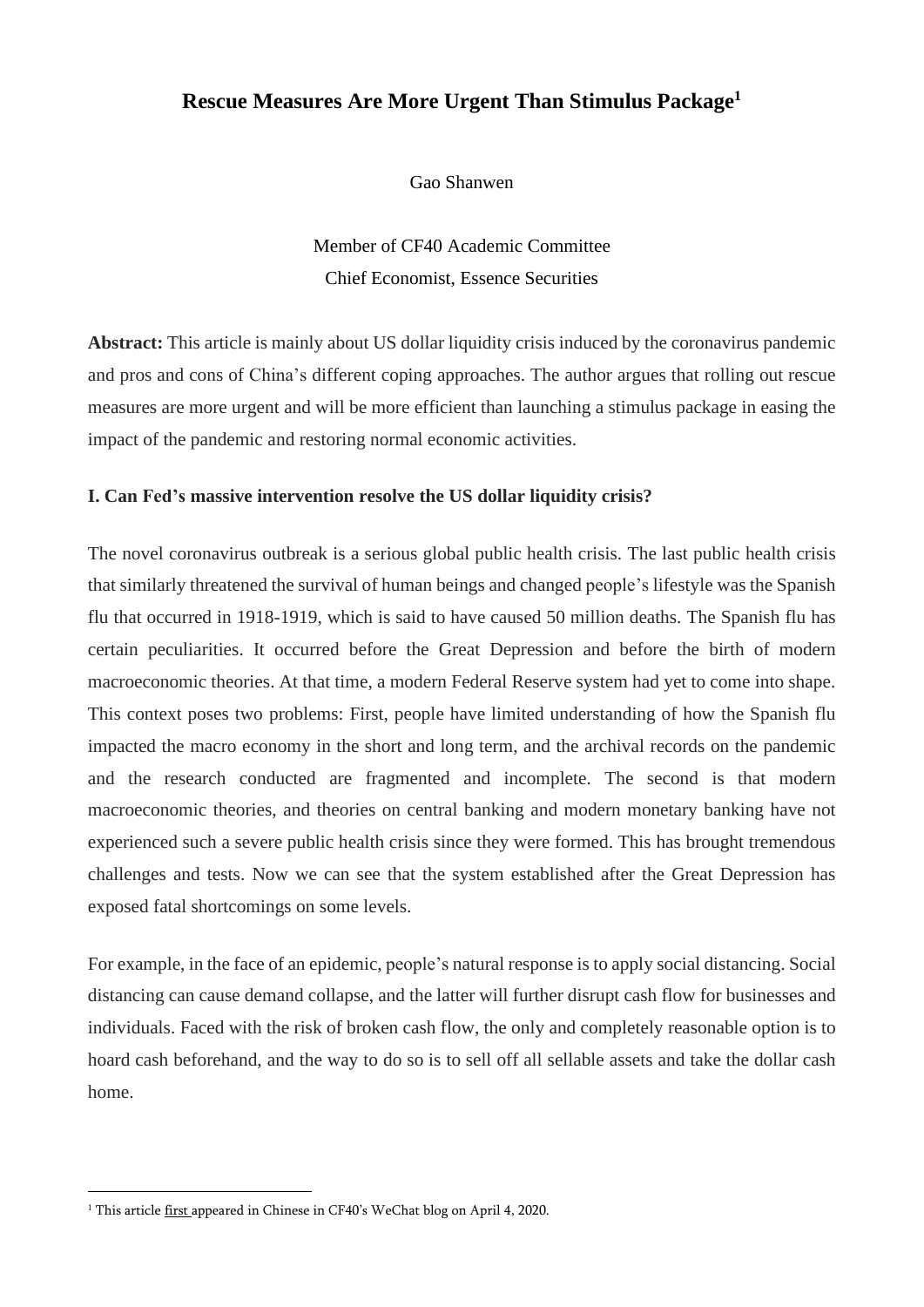From the perspective of monetary and banking theory, this means that the demand for cash in the economy will explode in a short time. Although in theory a central bank can supply money unlimitedly, in reality it is difficult to do so in an explosive manner in a short time to meet the rapid growth of cash demand. **This is because the central bank's cash supply must depend on credit creation of commercial banks, and the latter is subject to various regulatory constraints, such as capital adequacy ratio, rules on liquidity, and the Volcker Rule.** However, the economy is seeing an explosive growth for cash demand, which puts considerable pressure on the entire financial system.

In the US market, we see that although the Fed has intervened quickly and promised unlimited quantitative easing, this can only solve part of the problems in some areas. **The pressure on the credit market, commercial paper issuers, and high-yield bond market, will not be eased immediately, leaving severe potential problems unsolved. What's worse, this kind of problems can easily produce a secondary contraction effect through financial tightening.**

Another problem is that international trade, investment and financial activities are dominated by the US dollar. Despite the explosive growth in demand for the US dollar, there is no international counterpart of the Fed to provide massive cash supply of the US dollar. The Fed has made it clear that it will not act as the lender of last resort for the international demand for US dollar, causing a USD shortage globally. Judging from the inter-bank lending in the offshore market, the USD shortage is rather serious. From the perspective of market expectations, this shortage will remain massive in the coming months, and will cause a secondary impact on international trade and investment activities. **The limited currency swaps between the Fed and other central banks may help to ease the problem, but will not solve it fundamentally.**

In addition to the Federal Reserve, the International Monetary Fund also can provide dollar liquidity. But the IMF is like an unreliable buddy. When you don't need it, it is everywhere; when it is needed, it would shrug and say, "I can't do anything".

**The US dollar shortage will have an impact on China's export chain. On the one hand, the collapse of demand will disrupt companies' dollar cash flow. On the other hand, it is increasingly difficult to extend maturities on companies' debt coming due.** For some weaker economies, especially those heavily dependent on external debt and export, there is a risk of USD debt crisis.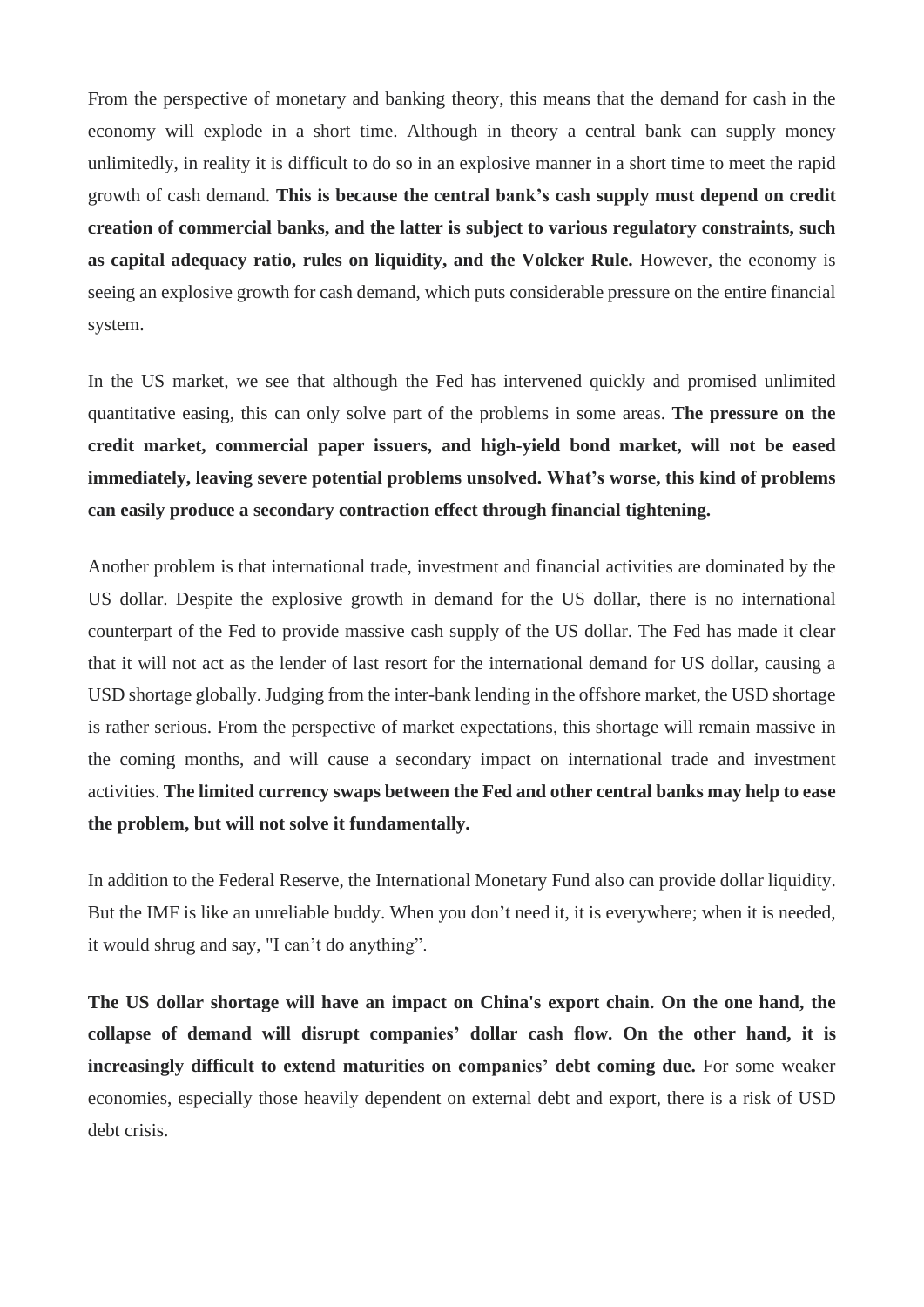In addition to Fed's large-scale intervention, another approach is to ease people's panic and reduce the demand for cash through massive fiscal intervention. For example, in the case of a severe US market panic, it can help the market return to normal by reducing the cash demand. However, in the field of international trade, it is doubtful whether every government can provide strong guarantees in the form of US dollars. If most governments fail to do so, with the deterioration of the underlying credit quality, commercial banks can't create credit, and companies have a strong willingnessto hoard US dollars, which explains the market's great concern—**in Europe, even if the dollar Libor interest** rate is lowered, it is difficult to return to the February level. The rate is likely to last for a long **time at a very high level, bringing a long-term impact on liquidity shortage. Libor may be more than a hundred points above the normal level, which is equivalent to a substantial interest rate hike by the Federal Reserve.**

Another point of view is also worthy of thinking. In two to three quarters, when the world overcomes the public health crisis, the demand for US dollars will drop sharply. It is doubtful whether the Fed and commercial banks will tighten the USD liquidity in time. We are not sure whether the falling of US dollar demand will be at the same pace of Fed's tightening USD liquidity.

There is a possibility that when the demand for US dollar falls, Fed's liquidity withdrawal takes place at a slower pace, at least in the early stages. In this process, the world will be flooded with US dollars. In the wake of the pandemic, we may see troubles such as a huge influx of dollars into the Chinese market, a sharp increase of pressure for RMB appreciation, and the emergence of asset market bubbles. From the perspective of market transactions, above-mentioned problems won't wait until the pandemic ends, but will soon manifest themselves when the disease hits a plateau or sees a turning point. By then, we will face new policy challenges. Concerning long-term economic and financial policies, it is necessary to be vigilant to the extent to which the dollar exchange rate will experience a depreciation trend in consideration of fundamental factors.

## Ⅱ. **Rescue measures are more urgent than stimulus package**

Let's describe the issue with a metaphor, which may not be exactly accurate, but it will help make the issue easier to understand. The impact of the coronavirus outbreak is like the collapse of a reservoir dam. When it happens, the city is flooded immediately and requires emergency rescue. Although the situation is dire and fast changing, the sequence for carrying out rescue still is clear: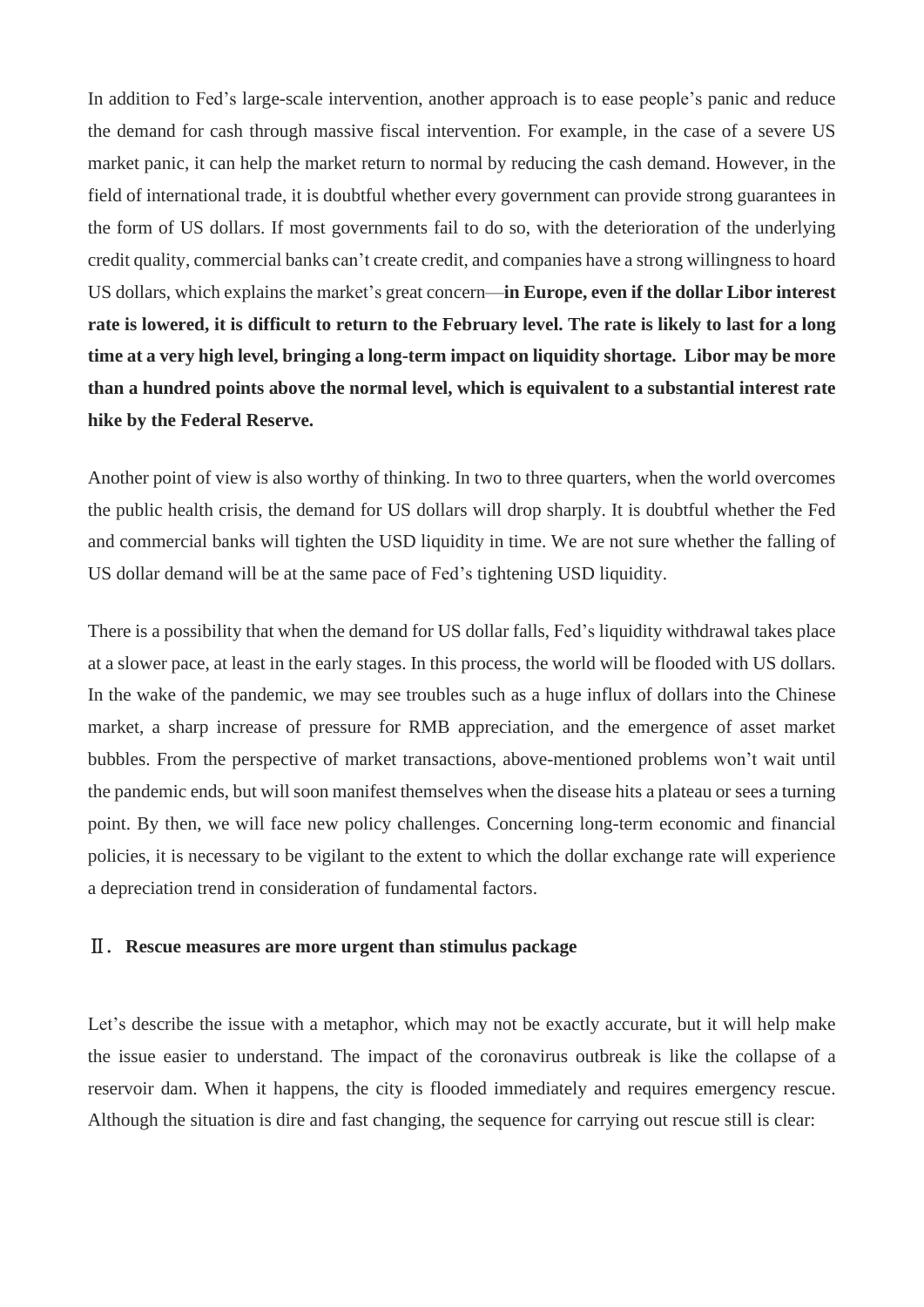**The first** is to repair the dam and speed up drainage, which refers to the treatment and intervention of public health policies. At the same time, oxygen masks and survival kits should be provided to people who remain under water. This refers to directly providing cash subsidies to businesses and individuals to ensure that their cash flows are not being disrupted.

**The second** is to get as many trapped residents as possible onto lifeboats, and choose an opportunity to take them to higher places. This refers to resuming as soon as possible economic activities essential to the nation and the livelihood of its people, such as transportation, food, electricity, and communications. In areas where spread of the disease is well controlled, efforts should be made to resume normal economic activities as soon as possible.

**Finally**, post-disaster reconstruction. As the flood subsides, reconstruction will begin simultaneously. This refers to the comprehensive recovery of economic activities.

The difference between the pandemic and a financial crisis is that the former is like a flood and the latter an earthquake. Floods are terrifying, but they wane soon and reconstruction is relatively easy, whereas earthquakes destroy buildings and machines and take many lives, making reconstruction much more difficult.

So the focus and scale of policy intervention for the two will greatly differ.

**In addition to public health expenditures, I believe the current policy focus should be on providing relief through compensating the affected enterprises and low- and middle-income residents and helping them maintain a healthy cash flow.** After all, the virus outbreak is beyond their control, nor is it their fault. But if they are forced to close their stores and factories, it will cause long-term damage to fixed capital and human resources.

**Compared with the idea of driving the economy through infrastructure construction, I think rescue measures can achieve much greater effects with relatively limited costs. Plus, it can help stabilize employment.**

For example, suppose the economic value of the fixed capital stock of a small business is 10 million yuan, the epidemic lasts 4 months and the company suffers a loss of revenue of 3 million yuan during the time. If there is no bailout policy, this small business will have to close down due to cash flow disruption, leading to a loss of 10 million yuan of effective capital stock in the economy. This amount